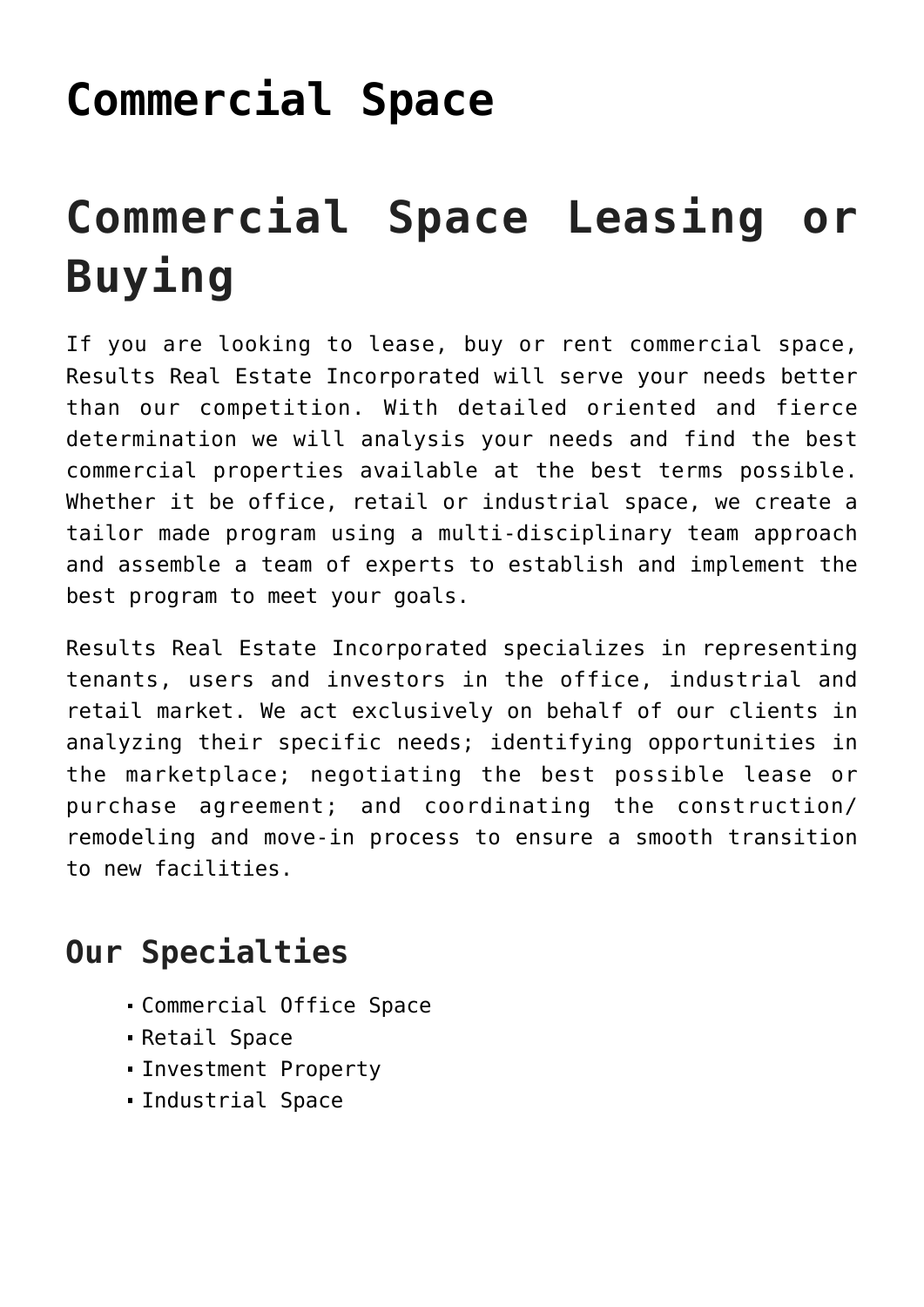## **Our Expertise**

- Market research
- Analysis
- Computerized Tracking
- Negotiation
- Comprehensive Property Search

## **Our Commitment**

- Tailor made program
- Expert Analysis
- Extraordinary attention to detail
- Perseverance
- Creativity
- Cover all the Basics

## **Contact Form**

*Please fill out form below to have one of our representatives contact you. Fields marked (\*) are required*



- Loyalty
- Flexibility
- Service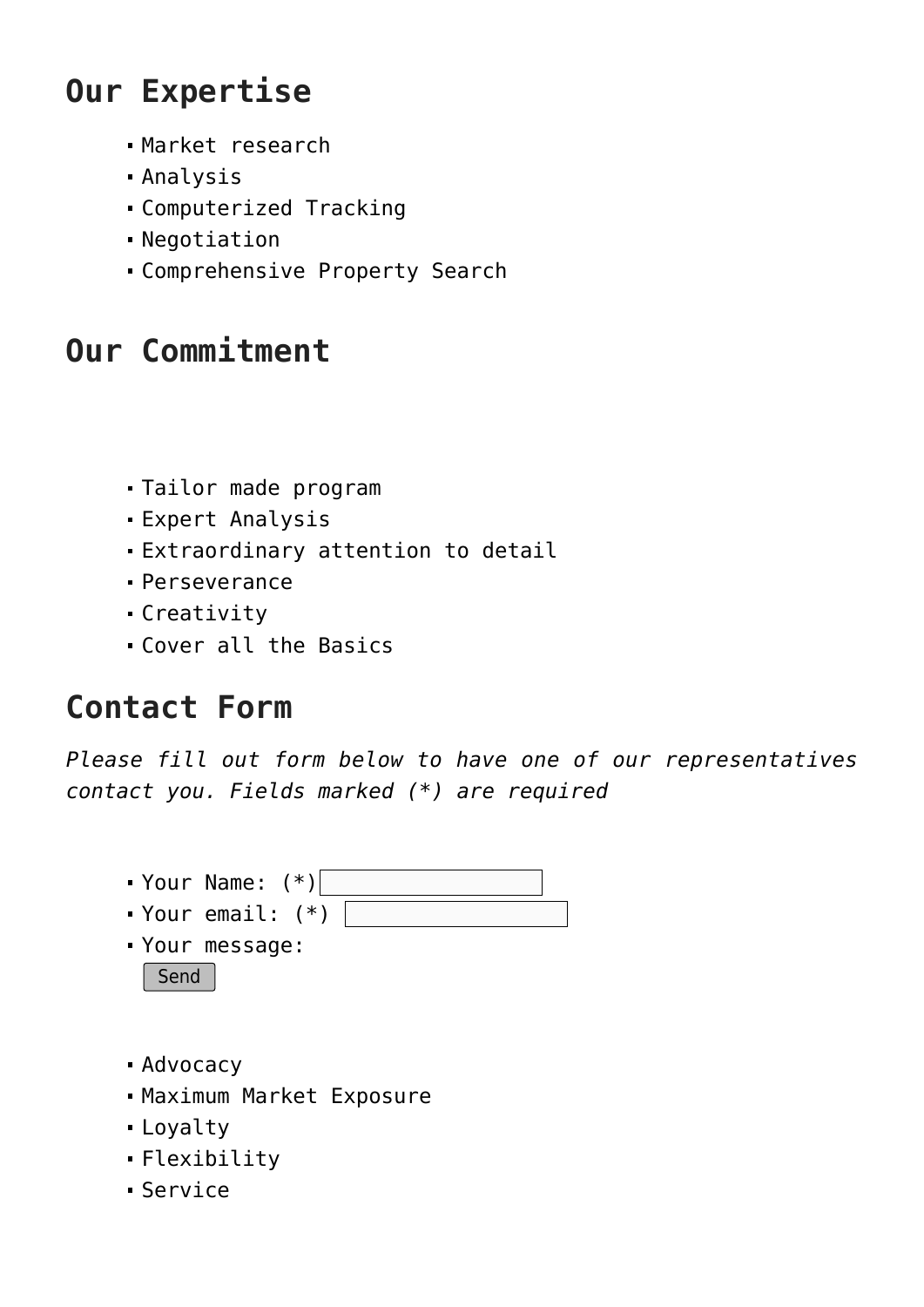Click here to request more information on [Commercial Leasing](https://resultsrealestateinc.com/contact) [or Acquisition](https://resultsrealestateinc.com/contact)

The following are major cities in Minnesota where we have transacted commercial real estate.

Albert Lea Andover Anoka Apple Valley Austin Blaine Bloomington Brooklyn Center Brooklyn Park Burnsville Champlin Chanhassen Chaska Columbia Heights Coon Rapids Cottage Grove Crystal Duluth Eagan Eden Prairie Edina Elk River Faribault Farmington Forest Lake Fridley Golden Valley Ham Lake Hastings Hibbing Hopkins Inver Grove Heights Lakeville Lino Lakes